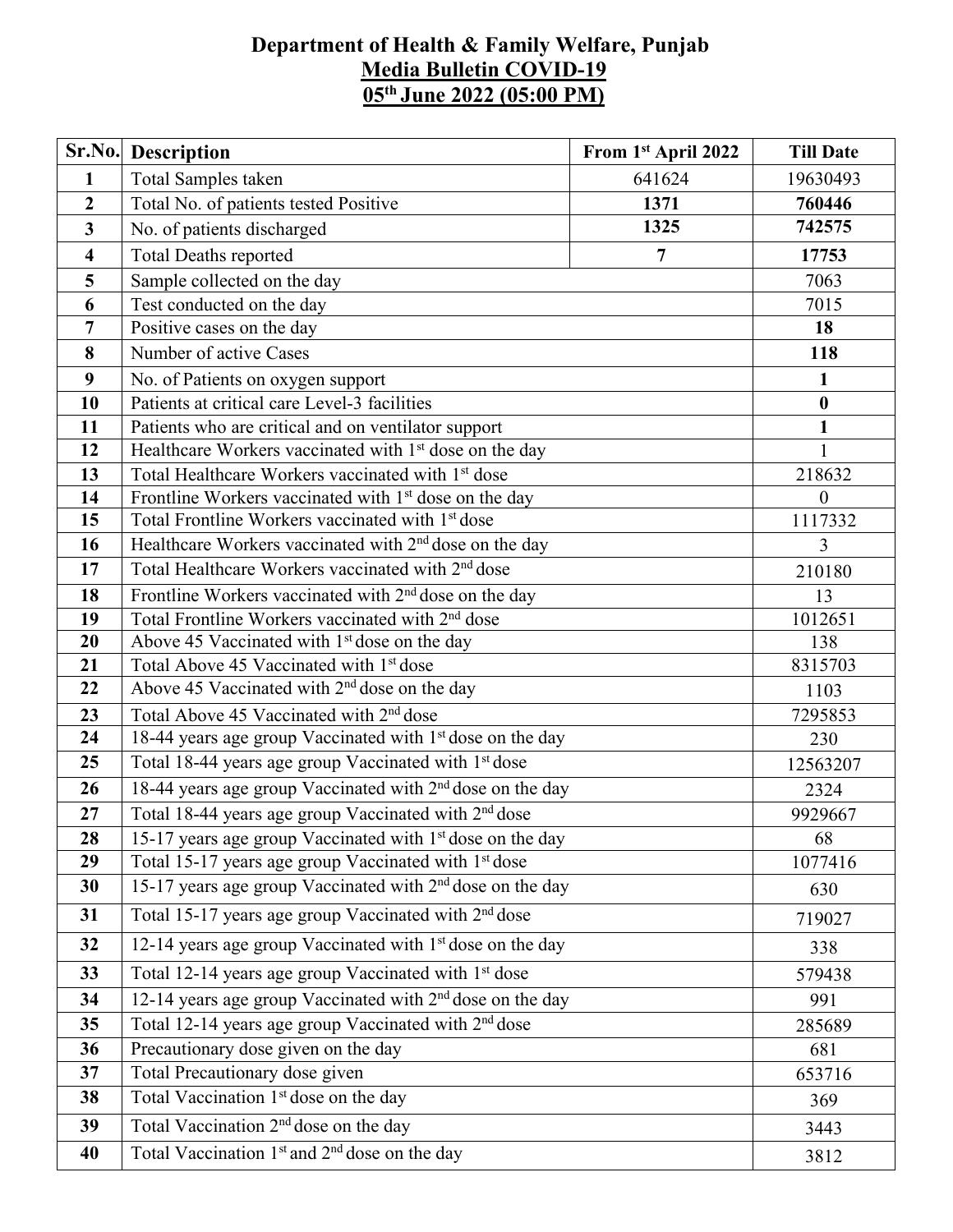## **On 05 th June 2022**

| 1. | Number of New patients<br>admitted in ICU           | <b>Nil</b>                                                                                                                                  |
|----|-----------------------------------------------------|---------------------------------------------------------------------------------------------------------------------------------------------|
| 2. | Number of New patients put<br>on ventilator support | <b>Nil</b>                                                                                                                                  |
| 3. | Number of New patients<br>discharged                | 26<br>(Bathinda-1, FG Sahib-1, Gurdaspur-2, Hoshiarpur-2,<br>Jalandhar-1, Kapurthala-1, Ludhiana-3, Pathankot-4,<br>Patiala-2, SAS Nagar-9) |
| 4. | Number of New deaths<br>reported                    | <b>Nil</b>                                                                                                                                  |

## **Patients reported Positive on 05 th June 2022 - 18**

| <b>District</b>  | <b>Number of</b><br><b>Positivity</b><br><b>Cases</b> |          | Case<br><b>Details</b> | <b>Remarks</b>         |  |
|------------------|-------------------------------------------------------|----------|------------------------|------------------------|--|
| <b>SAS Nagar</b> | $\overline{7}$                                        | 2.33%    | 7 New Cases            | 300 Samples<br>Tested  |  |
| Muktsar          | $\overline{3}$                                        | 2.91%    | 3 New Cases            | 103 Samples<br>Tested  |  |
| Hoshiarpur       | $\overline{2}$                                        | 1.80%    | 2 New Cases            | 111 Samples<br>Tested  |  |
| Patiala          | $\overline{2}$                                        | 0.64%    | 2 New Cases            | 313 Samples<br>Tested  |  |
| Kapurthala       | $\mathbf{1}$                                          | 1.06%    | 1 New Case             | 94 Samples<br>Tested   |  |
| Ludhiana         | $\mathbf{1}$                                          | 0.05%    | 1 New Case             | 2048 Samples<br>Tested |  |
| Pathankot        | $\mathbf{1}$                                          | 1.18%    | 1 New Case             | 85 Samples<br>Tested   |  |
| <b>SBS</b> Nagar | $\mathbf{1}$                                          | 1.54%    | 1 New Case             | 65 Samples<br>Tested   |  |
| Amritsar         | $\boldsymbol{0}$                                      | $0.00\%$ | Nil                    | 531 Samples<br>Tested  |  |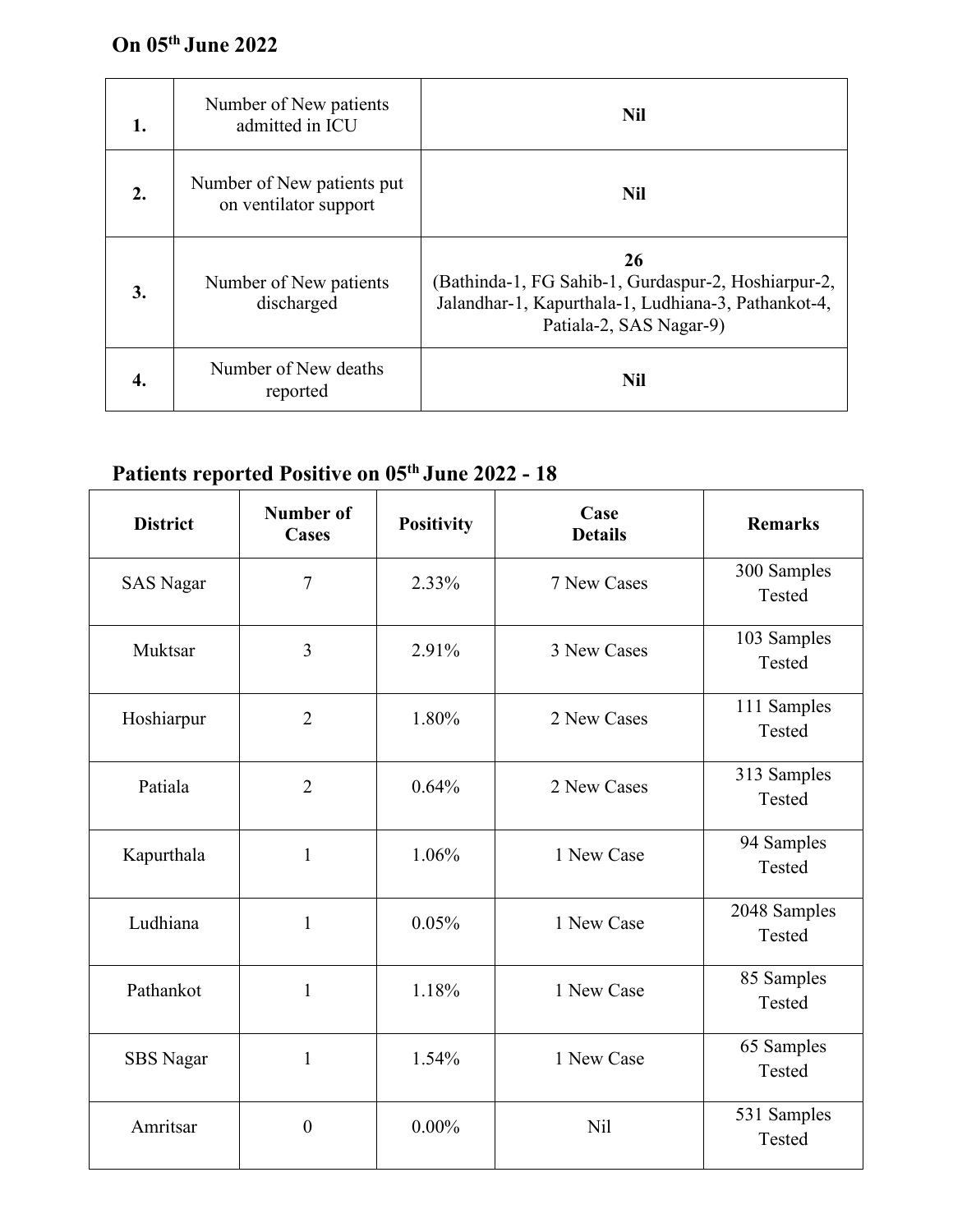| Barnala              | $\boldsymbol{0}$ | $0.00\%$ | <b>Nil</b> | 49 Samples<br>Tested   |
|----------------------|------------------|----------|------------|------------------------|
| Bathinda             | $\boldsymbol{0}$ | $0.00\%$ | <b>Nil</b> | 135 Samples<br>Tested  |
| Faridkot             | $\boldsymbol{0}$ | $0.00\%$ | Nil        | 82 Samples<br>Tested   |
| Fazilka              | $\boldsymbol{0}$ | $0.00\%$ | <b>Nil</b> | 3 Samples<br>Tested    |
| Ferozepur            | $\boldsymbol{0}$ | $0.00\%$ | <b>Nil</b> | 60 Samples<br>Tested   |
| FG Sahib             | $\boldsymbol{0}$ | $0.00\%$ | <b>Nil</b> | 63 Samples<br>Tested   |
| Gurdaspur            | $\boldsymbol{0}$ | $0.00\%$ | <b>Nil</b> | 134 Samples<br>Tested  |
| Jalandhar            | $\boldsymbol{0}$ | $0.00\%$ | Nil        | 1236 Samples<br>Tested |
| Malerkotla           | $\boldsymbol{0}$ | $0.00\%$ | <b>Nil</b> | 31 Samples<br>Tested   |
| Mansa                | $\boldsymbol{0}$ | $0.00\%$ | <b>Nil</b> | 247 Samples<br>Tested  |
| Moga                 | $\boldsymbol{0}$ | $0.00\%$ | <b>Nil</b> | 155 Samples<br>Tested  |
| Ropar                | $\boldsymbol{0}$ | $0.00\%$ | <b>Nil</b> | 299 Samples<br>Tested  |
| Sangrur              | $\boldsymbol{0}$ | $0.00\%$ | Nil        | 564 Samples<br>Tested  |
| Tarn Taran           | $\boldsymbol{0}$ | $0.00\%$ | <b>Nil</b> | 307 Samples<br>Tested  |
| On the Day<br>Punjab | 18               | 0.26%    |            |                        |
|                      |                  |          |            |                        |